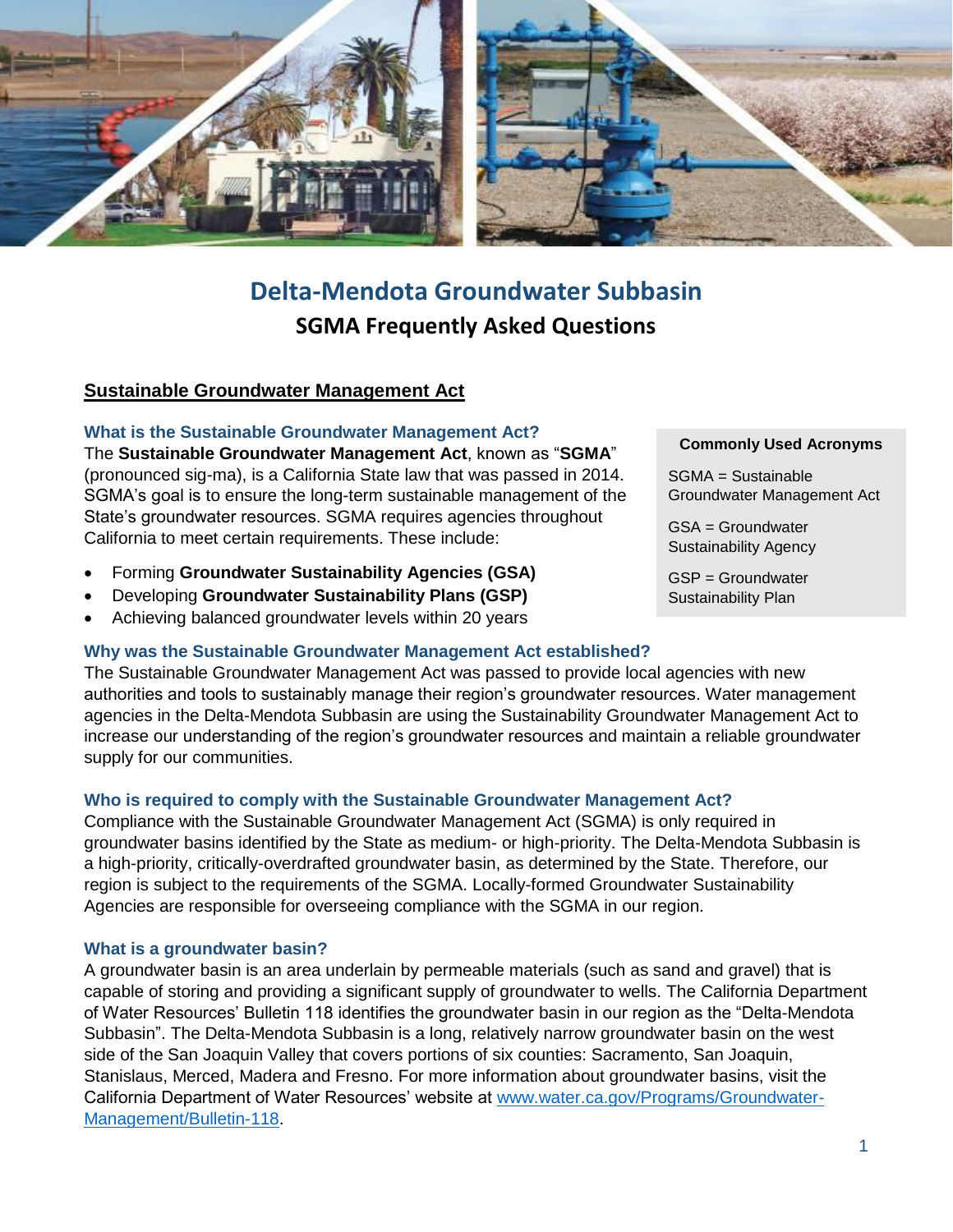# **Who will implement the Sustainable Groundwater Management Act in the Delta-Mendota Subbasin?**

Twenty-four locally-formed Groundwater Sustainability Agencies (GSA) have been established in the Delta-Mendota Subbasin. These GSAs are responsible for complying with the requirements of the Sustainable Groundwater Management Act, including preparing and implementing Groundwater Sustainability Plans, conducting outreach about SGMA, and maintaining local control over the region's groundwater resources.

# **What is the status of the Delta-Mendota Subbasin?**

The State identified the Delta-Mendota Subbasin as a high-priority, critically-overdrafted subbasin. The Delta-Mendota Subbasin must be determined to be sustainable by the State no later than 2040. The six Groundwater Sustainability Plans currently being developed for the Delta-Mendota Subbasin will further describe the Subbasin's health and outline actions to bring the Subbasin into sustainability.

# **What does it mean for a basin to be sustainable?**

The Sustainable Groundwater Management Act defines "sustainability" as the management and use of groundwater in a basin that can be maintained long-term without causing "undesirable results." The Sustainable Groundwater Management Act identifies undesirable results as:

- Chronic lowering of groundwater levels
- Significant reduction in groundwater storage
- Reduced groundwater quality
- Sinking of land caused by low groundwater levels (known as "land subsidence")
- Depletion of surface water as a result of surface water-groundwater interactions

You can find more information at about the sustainability of groundwater basins and undesirable results on the California Department of Water Resources' website at: [www.water.ca.gov/Programs/Groundwater-Management/SGMA-Groundwater-Management.](https://www.water.ca.gov/Programs/Groundwater-Management/SGMA-Groundwater-Management)

## **How will the Sustainable Groundwater Management Act affect my community?**

Six coordinated Groundwater Sustainability Plans (GSP) are currently being developed for the Delta-Mendota Subbasin. These GSPs must be finalized and provided to the State no later than January 31, 2020. Each GSP will identify actions and projects implemented over a 20 year timeline to sustainably manage groundwater in the Subbasin. The State may also intervene or enact fees if the requirements of the Sustainable Groundwater Management Act are not met.

Groundwater users and interested members of the public are encouraged to participate in the GSP development and implementation process. Ask to be added to your local Groundwater Sustainability Agency's contact list to receive email updates on their Groundwater Sustainability Plan. You may also ask if there are upcoming meetings or events you can attend. For more resources, visit the Delta-Mendota Subbasin SGMA website at [www.deltamendota.org.](file://///woodardcurran.net/shared/Projects/RMC/WCR/0617%20SLDMWA/0011081%20GSP%20Development/B.%20Project%20Work/DM%20Coordinated%20Tasks/Task%205%20-%20Intrabasin%20Coordination/DM%20Coord%20Committee%20-%20Communications/30Apr18%20Mtg/www.deltamendota.org)

# **Groundwater Sustainability Agencies**

# **What is a Groundwater Sustainability Agency?**

A Groundwater Sustainability Agency (GSA) is one or more local public agencies that implement the provisions of the Sustainable Groundwater Management Act. To be eligible to serve as a GSA, an agency must be a local public agency that has water supply, water management, or land use management responsibilities with the groundwater basin. In the Delta-Mendota Subbasin, this includes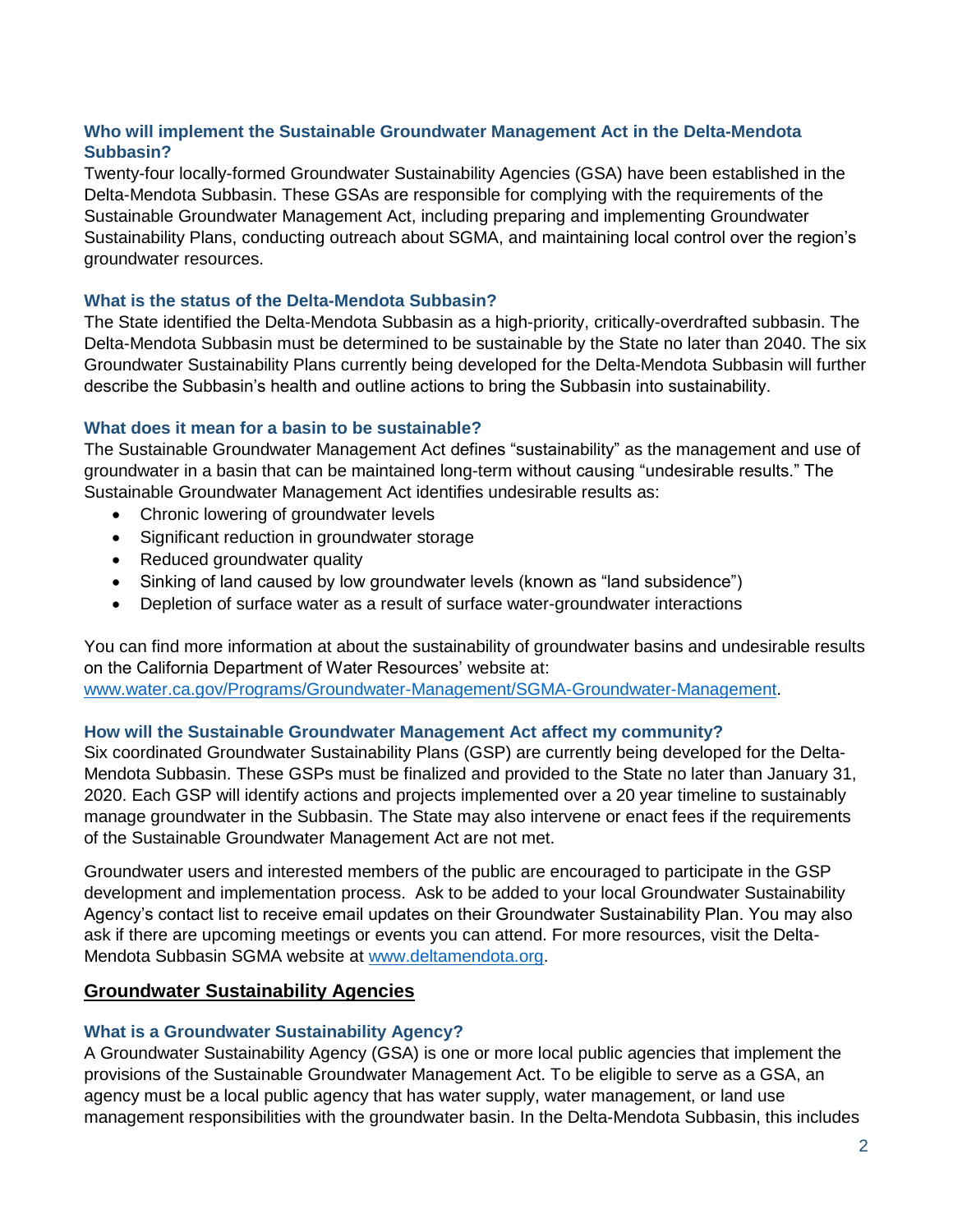cities, counties, public water agencies, irrigation districts, and a resource conservation district. Some GSAs in the Delta-Mendota Subbasin only include a single agency. Other GSAs include multiple agencies.

# **What does a Groundwater Sustainability Agency do?**

A key part of the Sustainable Groundwater Management Act (SGMA) is maintaining local control over groundwater resources. Locally-formed Groundwater Sustainability Agencies (GSA) are responsible for complying with the requirements of SGMA and overseeing the sustainable management of our region's groundwater resources. SGMA requires GSAs to prepare Groundwater Sustainability Plans, implement actions to bring the subbasin into sustainability (or maintain sustaianability), and engage local stakeholders in the SGMA process.

SGMA grants the following authorities to all GSAs to aid in the implementation of GSPs:

- Adopt rules, regulations, ordinances, and resolutions to implement SGMA
- Monitor compliance and enforcement
- Require registration of groundwater wells
- Require appropriate measurement devices and reporting of extractions
- Investigate, appropriate and acquire surface water rights, groundwater and groundwater rights into the GSA
- Acquire or augment local water supplies to enhance the sustainability of the groundwater basin
- Propose and collect fees
- Adopt and fund a GSP according to existing laws

The GSAs in the Delta-Mendota Subbasin may choose to use some, all or none of these authorities.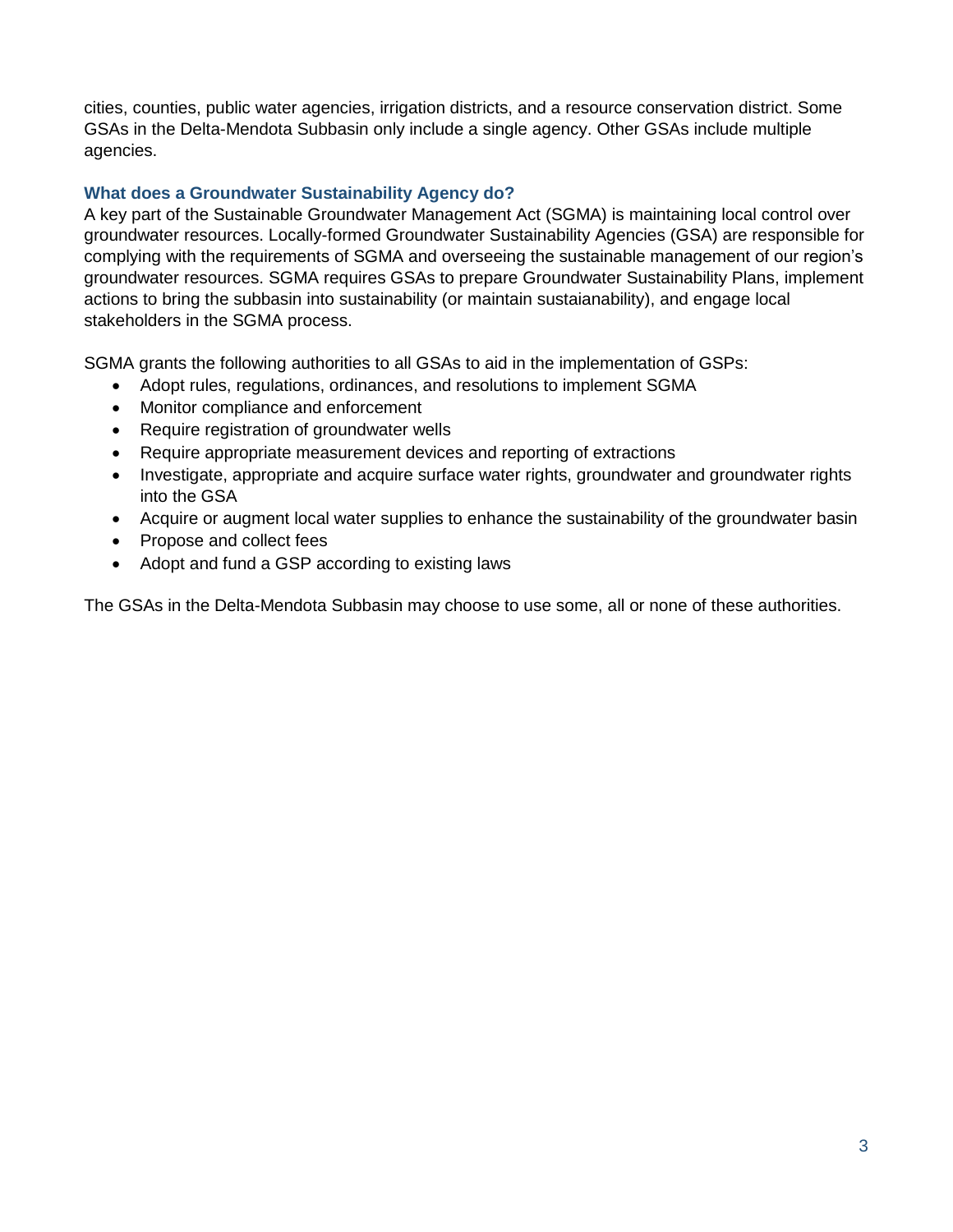# **How many Groundwater Sustainability Agencies are there in the Delta-Mendota Subbasin?**

Twenty-four Groundwater Sustainability Agencies (GSA) have formed in the Delta-Mendota Subbasin:

- Aliso Water District GSA
- Central Delta-Mendota Region Multi-Agency GSA
- City of Dos Palos GSA
- City of Firebaugh GSA
- City of Gustine GSA
- City of Los Banos GSA
- City of Mendota GSA
- City of Newman GSA
- City of Patterson GSA
- County of Madera GSA #3
- DM-II GSA
- Farmers Water District GSA
- Fresno County, Management Area A GSA
- Fresno County, Management Area B GSA
- Grassland Water District GSA
- Merced County, Delta-Mendota GSA
- Northwestern Delta-Mendota GSA
- Ora Loma Water District GSA
- Patterson Irrigation District GSA
- San Joaquin River Exchange Contractors Water Authority GSA
- Turner Island Water District GSA #2
- West Stanislaus Irrigation District GSA #1
- West Stanislaus Irrigation District GSA #2
- Widren Water District GSA

# **Groundwater Sustainability Plans**

## **What is a GSP?**

A Groundwater Sustainability Plan (GSP) is a plan developed by a Groundwater Sustainability Agency (GSA), or multiple GSA's, under the Sustainable Groundwater Management Act. A GSP must outline how the GSA(s) will implement, manage, and measure specific actions to sustainably manage the groundwater levels in the groundwater basin. The GSPs for the Delta-Mendota Subbasin must be submitted to the California Department of Water resources no later than January 31, 2020. The GSAs will then be required implement the actions outlined in the GSP.